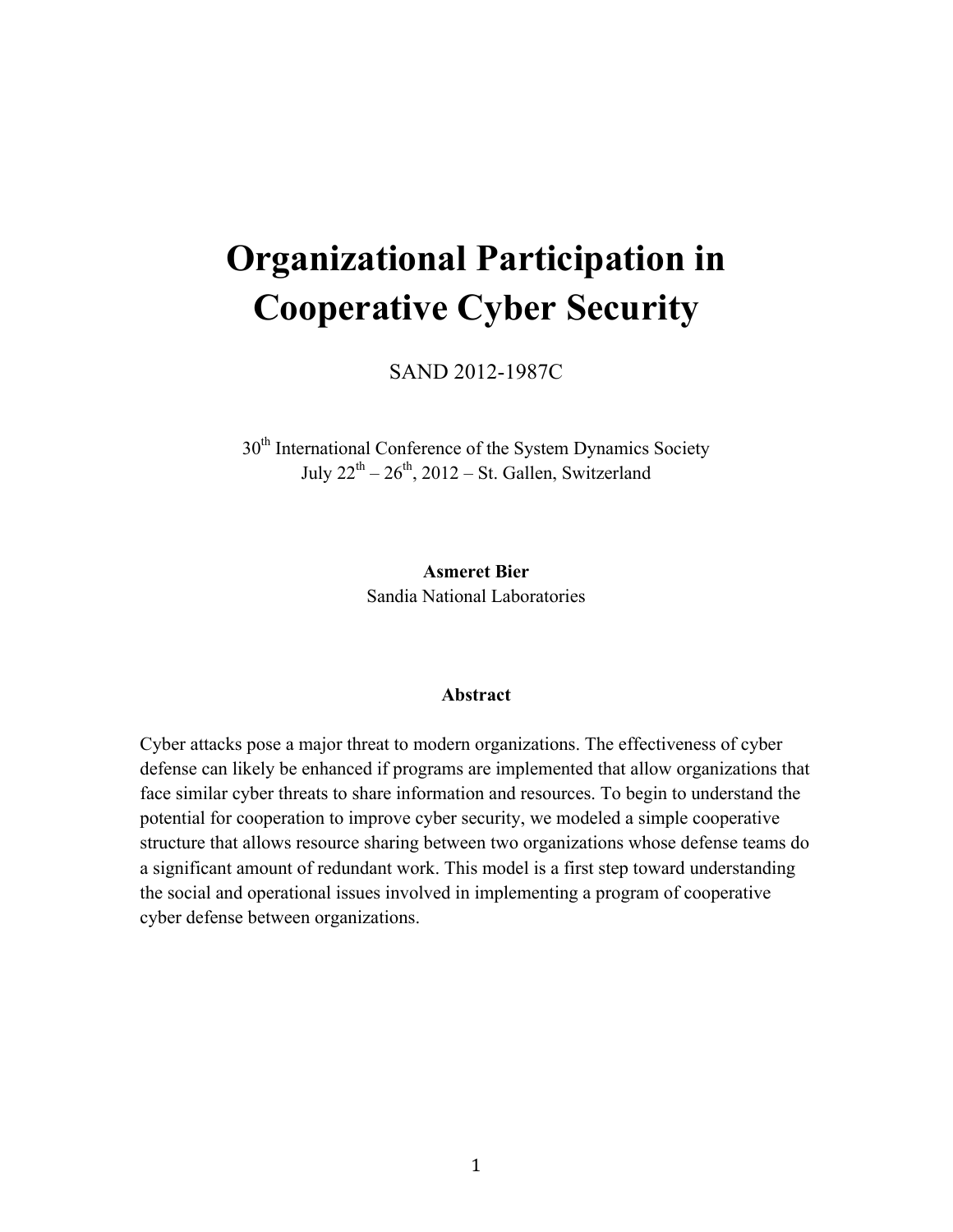# **Organizational Cooperation in Cyber Security**

Cyber attacks pose a major threat to modern organizations. These attacks can have nefarious aims and serious consequences, including disruption of operations, espionage, identity theft, and attacks on critical infrastructure. Organizations must put substantial resources into protecting themselves and their customers, clients, and others against cyber attacks. Even with a substantial investment in cyber defense resources, however, the risk of harm from a cyber attack is significant for many organizations.

The effectiveness of cyber defense can likely be enhanced if programs are implemented that allow organizations that face similar cyber threats to share information and resources. The threats faced by different organizations may be similar or identical (figure 1), and much of the work done by cyber defenders at these organizations may be redundant (Hui et al. 2010). By sharing information about cyber attacks, effective defense strategies, and personnel with specific expertise, organizations may better protect themselves against cyber threats while maintaining or even reducing the resources dedicated to cyber security.



**Figure 1: Cooperation can guard against attacks from similar sources and with similar traits**

Despite these potential benefits, cooperative cyber defense strategies are not common. Cyber defense teams must balance the potential benefits of cooperation against motivations not to cooperate. For example, if its vulnerabilities are made publicly known, an organization might become more susceptible to cyber attacks and might face damage to its reputation. Trust in cooperating organizations is therefore necessary for successful cooperative cyber security programs. Since organizations that are likely to cooperate with each other are those that face similar threats, they might also be in similar industries and have competitive relationships. Competition for customers, clients, or funding may raise concerns about motive and competitive advantage, making organizations less likely to trust each other. Finally, group inertia is a significant factor to overcome, and individual habits may be even more difficult to change than organizational strategy.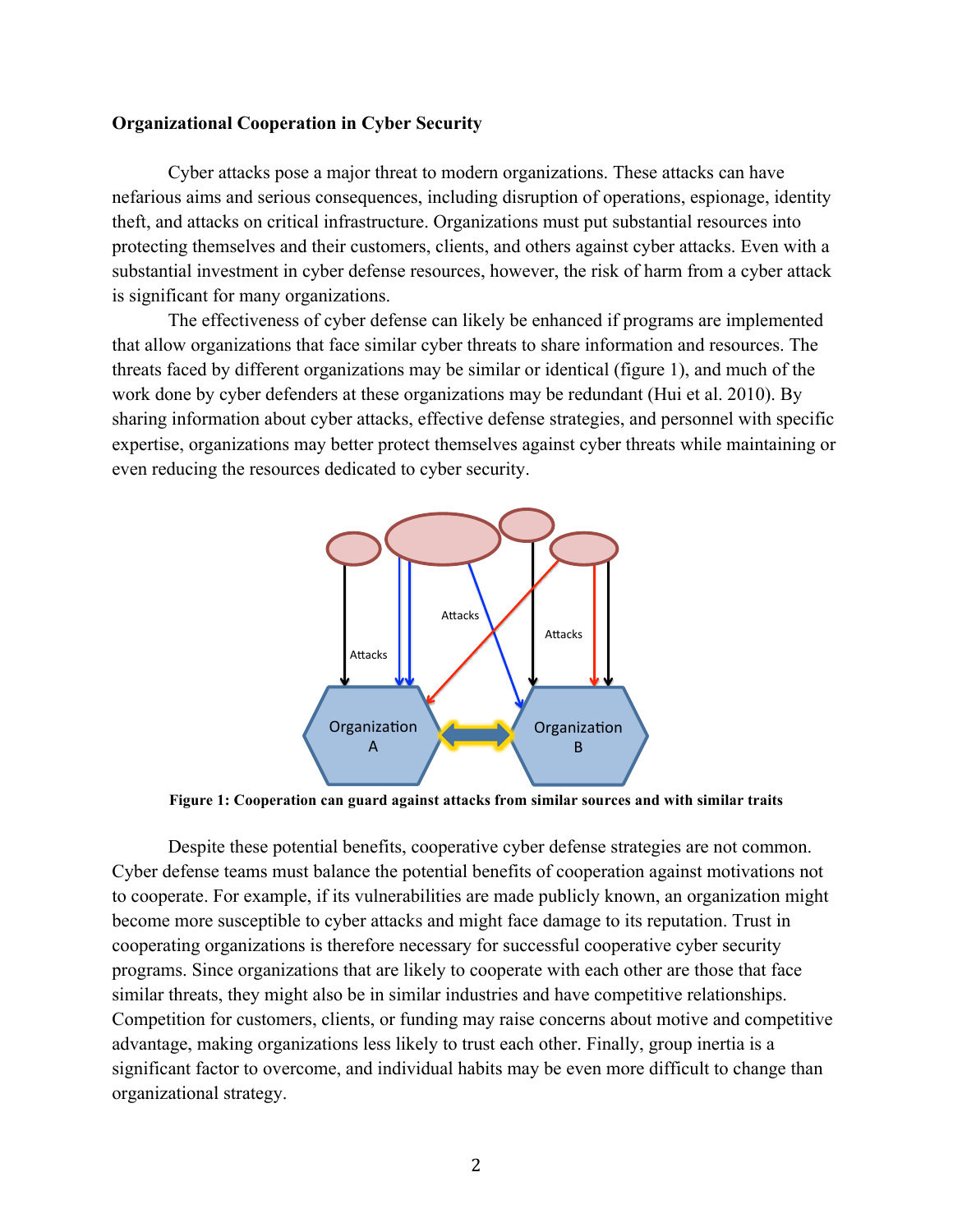Some work has considered the technical issues involved in cooperative cyber security (Hui et al. 2010), as well as potential program designs in cyber (Sandhu et al. 2010) and other information sharing (Luna-Reyes 2006) applications, but social and organizational aspects that will likely play a major role in cooperative dynamics have not been sufficiently analyzed. Cooperative relationships between organizations have been examined (Ring and Van de Ven 1994; Oliver 1990; Luna-Reyes et al. 2008), but these relationships may be substantially different when their purpose is cyber security rather than for commercial purposes.

The potential for cooperation to improve defense and reduce resources may outweigh the obstacles. This work is a first step toward understanding the social and operational issues involved in implementing a program of cooperative cyber defense between organizations. The model described here looks at a simple cooperative structure that allows resource sharing between two organizations whose cyber defense teams do a significant amount of redundant work. The model describes the social and organizational dimensions of a potential cooperative relationship for cyber security between simple, generic organizations, focusing on decisions about whether and how much an organization should participate in cooperative behaviors. This model is the first phase in a project intended to improve our ability to design effective programs that improve cyber defense with limited resources

#### **A Two-Organization Model of Participation in Cooperative Cyber Security**

An organization must consider many different factors when making decisions about participation in a cooperative cyber security program. The risks and benefits of such a program must be weighed against each other, which is a difficult task when such programs are not widespread and potential outcomes are thus not readily apparent. A system dynamics model might be useful in understanding how the dynamics of such a program might unfold, which could help potential participants to understand the potential costs and benefits of cooperation.

This model depicts a simple system in which two organizations face similar cyber threats and are considering sharing their cyber defense resources. Each organization does some amount of cyber defense work that is redundant with work done by the other organization. In other words, there is some amount of cyber defense work that must be done separately for each organization, but the rest could be shared, rather than completed by each organization separately.

Figure 3 shows the basic feedback structure of the resource allocation decisions faced by the two organizations (the stock and flow structure is shown in appendix A, figure A1). Each organization has some amount of resources that it devotes to cyber security, and allocates those resources between two types of tasks. The first type of task is non-redundant, and must be done separately for each organization. The second type of task is redundant. Redundant tasks are those that can be done once, by either organization, and results of the tasks can be shared with the other organization to reduce workload. Each organization uses the fraction of tasks (both nonredundant and redundant) being completed to decide whether more or fewer resources should be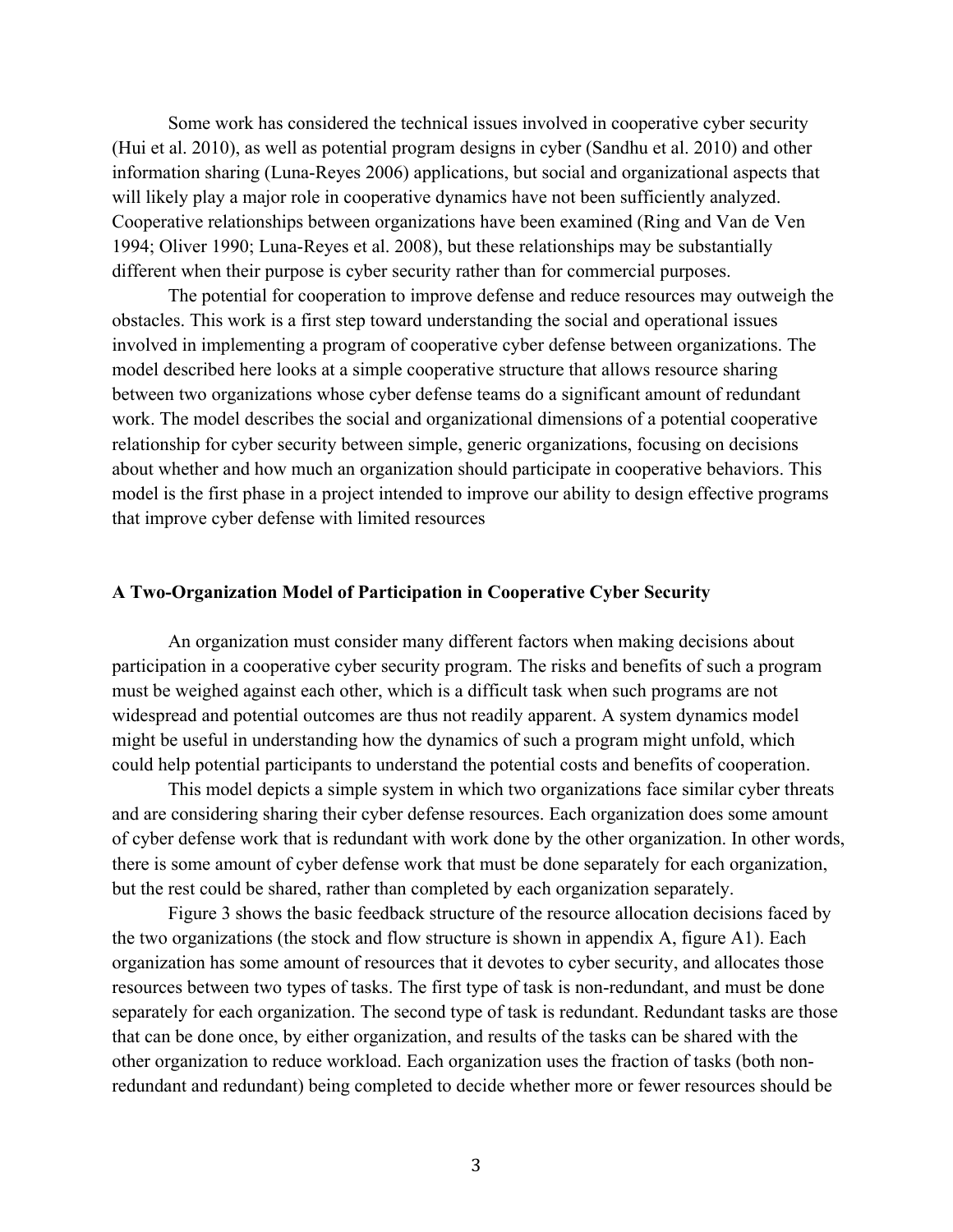allocated to cyber security. Each organization attempts to minimize the resources it allocates to cyber security while ensuring that the cyber tasks are completed to the maximum possible extent. This minimizes (but does not eliminate) the risk of a successful cyber attack, while maximizing the resources available for non-cyber-related organizational activities.



**Figure 2: Feedback structure of resources sharing between organizations**

A new feature of the causal structure is formed when cooperation becomes viable. In this case, resources allocated to cyber defense by one organization can augment the completion of redundant tasks for the other organization, allowing the second organization to reduce the resources it devotes to cyber security without losing effectiveness of cyber defense. If both organizations agree to cooperate to complete redundant tasks, both organizations may be able to devote fewer resources to cyber defense without sacrificing effectiveness.

The resource allocation structure shown in figure 2 addresses the potential benefits of cooperation in cyber security, which are weighed against risks to determine whether such a program should be established. Figure 3 shows the feedback structure of the decision-making process for a single organization (the stock and flow structure is shown in appendix A, figures A1 and A2). This portion of the model determines the strength of the cooperative agreement between the two organizations. The first feedback loop in figure 3, shown in blue, includes a simplification of the structure shown in figure 2. This loop represents how the benefits of cooperation, especially the increase in efficiency when resources are shared for redundant tasks, encourage an organization to strengthen its cooperative agreements. If benefits of cooperation have been realized in the past, then the organization is more likely to support cooperation in the future.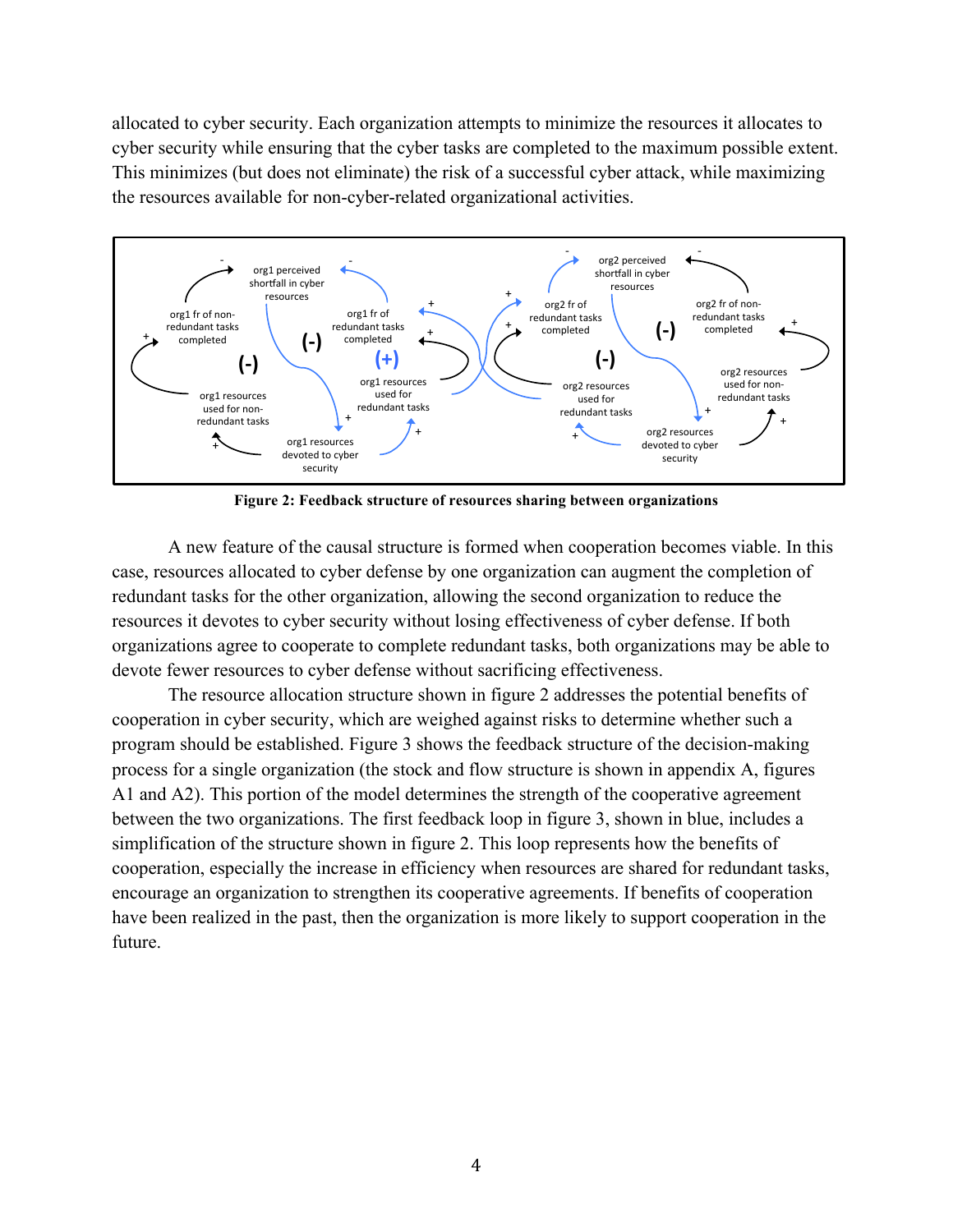

**Figure 3: Feedback structure of decision-making process for one organization**

Three feedback loops might counteract the benefit loop. First (shown in orange), if the cyber security of an organization is strengthened then it may feel less vulnerable to cyber attacks. This would encourage the organization to reduce its support for a cooperative agreement, since perceived vulnerability encourages cooperation. There are also two feedback loops in this system that concern the risks involved in cooperation. The first (shown in green) addresses the potential for embarrassment if it becomes known that the organization is vulnerable to cyber attacks. This could mean lost business, reduced trust from customers, or lost reputation for security practices, any of which could cause serious damage to the organization. However, if cooperation improves security, the risk of embarrassment from cyber attacks decreases.

The other risk-based loop (shown in brown) addresses the possibility that cooperating organizations may not fully trust one other. Cooperative agreements may involve sharing sensitive information, such as details of organizational structure, vulnerabilities, and information about cyber attacks and strategies for counteracting those attacks. This information could be dangerous if used for the wrong purposes. Furthermore, organizations that are likely to cooperate with each other are those that face similar threats, and are thus likely to be in similar industries and perhaps have competitive relationships. Trust may be difficult to build in these situations. This model assumes that trust between organizations is stronger when cooperative agreements have existed and produced benefits over some period of time. If trust grows, organizations become more likely to promote cooperation.

The model described here uses the same decision making structure to represent each of the two organizations in the system (future work will include more detailed and varied structures). Each organization determines its desire to cooperate, and the two desires govern the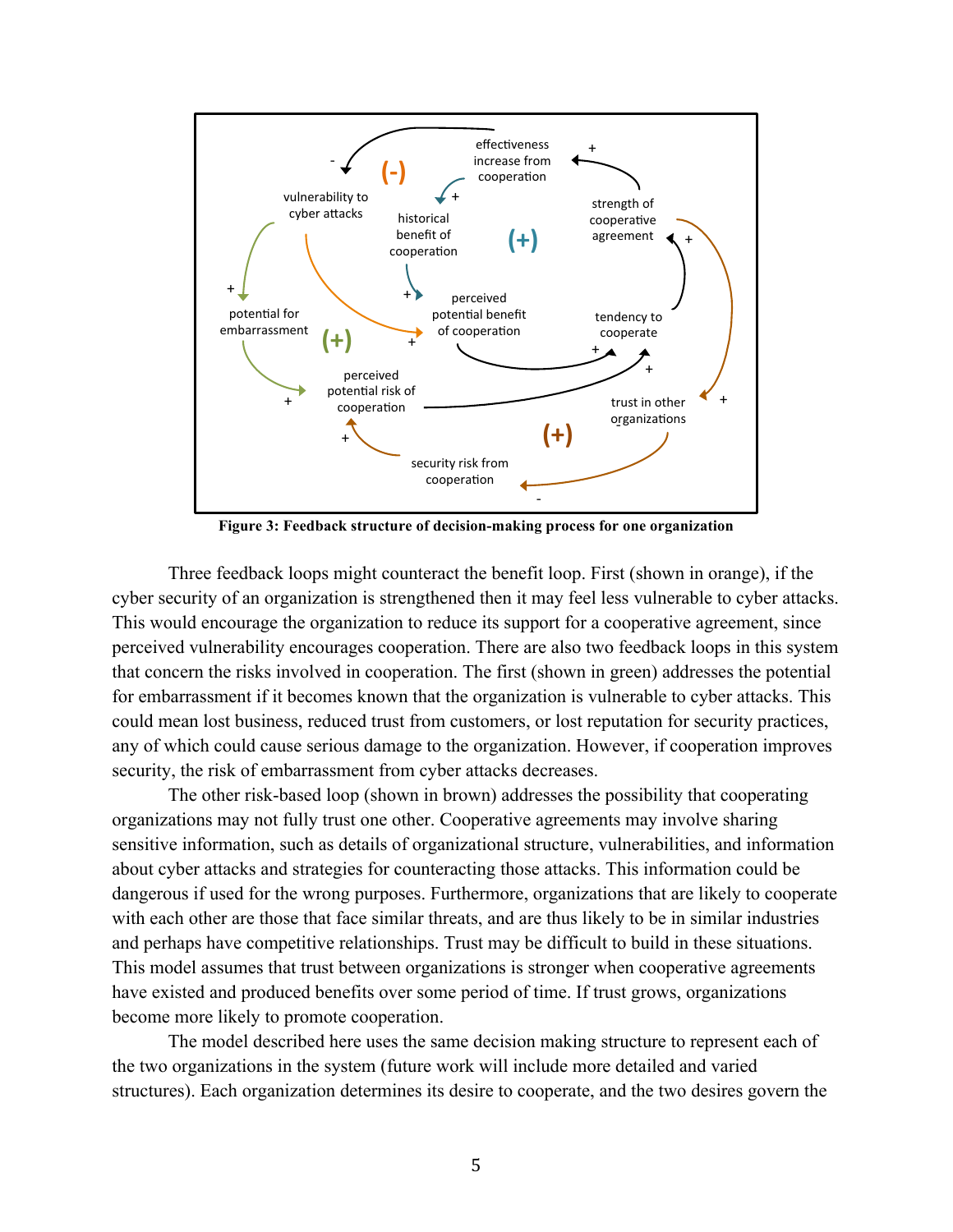strength of the cooperative agreement. The strength of that agreement and the risks and benefits that it produces then support future decision-making processes for each organization.

## **Results**

The model was used to simulate two scenarios, where the primary difference was the intensity of cyber attacks experienced by the two organizations. This intensity is an important driver of the system because it helps to determine the organizations' perceived vulnerabilities to cyber attacks. In the base case scenario, both organizations face similar threats, and the intensity of attacks faced by the two organizations is equal. The second scenario involves uneven threats; in this simulation organization 2 faces a substantially more intense threat than organization 1. This alters the risk/benefit calculations for the two organizations as described below, changing the organizations' desires to participate in a cooperative agreement.

Figure 3 shows the strength of the cooperative agreement that results from each scenario. The simulation begins with no cooperative agreement in place. In the similar threats (base) case, the strength of the agreement builds slowly over the first year and a half. This growth depends on both organizations having some baseline belief that cooperation is likely to help with the effectiveness of cyber defense. After the first year and a half, both organizations begin to see significant benefits resulting from the cooperative agreement. The perceived benefits of cooperation encourage more cooperation, and the strength of the cooperative agreement grows more quickly in the next few years before leveling off with a strong agreement.



**Figure 3: Strength of cooperative agreements for the base case and uneven threat simulations**

The uneven threats case exhibits similar behavior to the base case at the beginning of the time horizon. For the first two years of the simulation, the cooperative agreement grows slowly based on a pre-existing belief that cooperation may help cyber defense. In the uneven threats case, the organization that faces a smaller cyber threat has less to gain from cooperation. This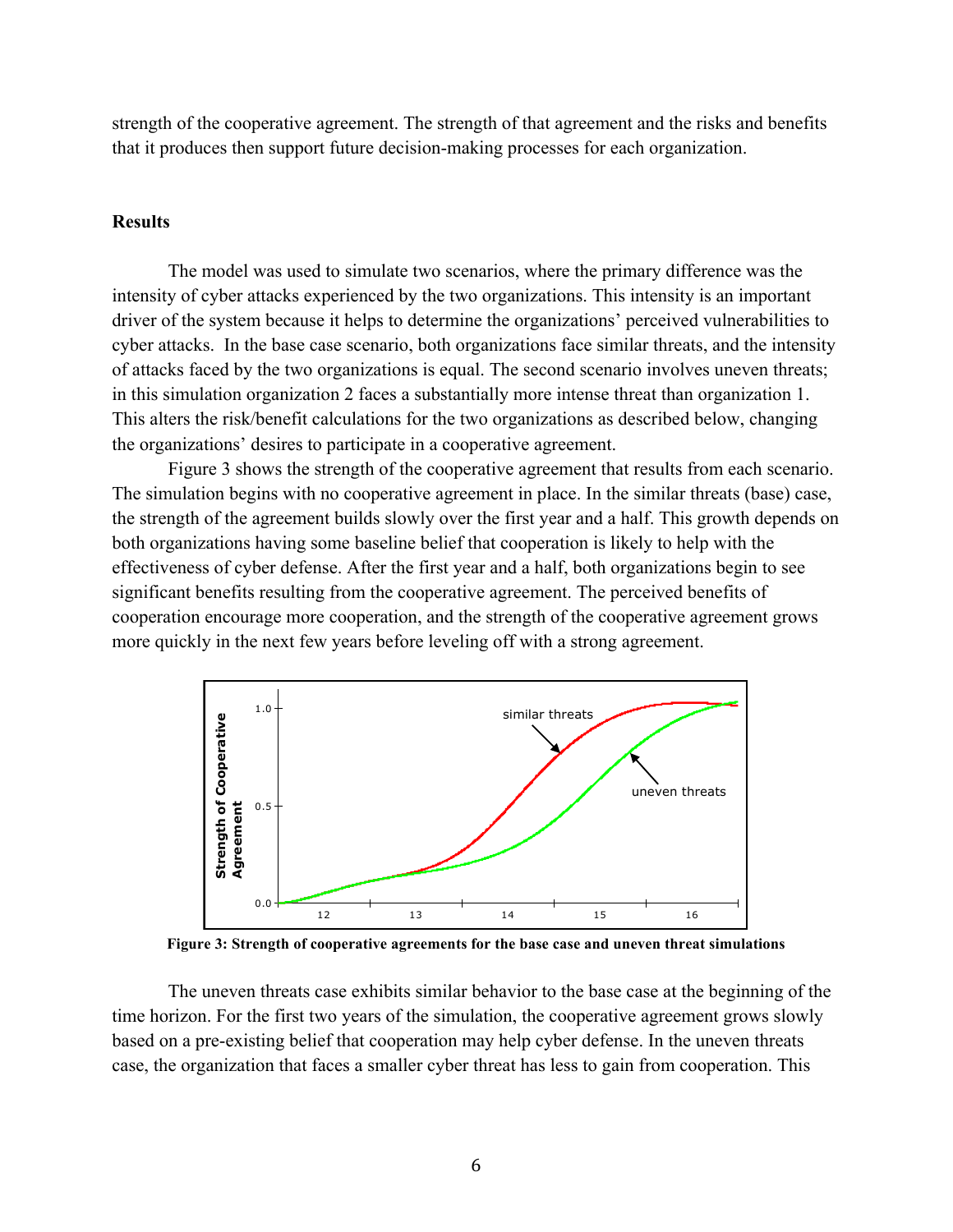organization is less enthusiastic about strengthening the cooperative agreement, and the agreement grows much more slowly than in the similar threats case.

The benefits of cooperation play a large role in decision-making, particularly in the later part of the simulations. These benefits result from the fact that cooperation allows organizations to achieve strong cyber defense while significantly reducing the resources they dedicate to cyber security. Figure 4 shows the resources dedicated to cyber security and used for cyber security by organization 1 for the similar threats (base) case. The results for organization 2 are identical. In this scenario, both organizations begin with a baseline level of cyber resources. As the cooperative agreement is strengthened, much of the redundant work is eliminated. This allows both organizations to achieve the same level of cyber security they would without cooperation, but at a reduced investment. Even though fewer resources are now allocated by organization 1 for cyber defense, more resources are actually used for the cyber defense of organization 1, because organization 2 contributes resources through the cooperative agreement. Since the tasks being eliminated are redundant, both organizations can reduce their investments in cyber defense resources, yet see more cyber defense work being done.



**Figure 4: Resources contributed and used by one organization**

When the risks faced by the two organizations are uneven, the risks and benefits of cooperation that each perceives (figure 5) also differ. In the uneven threats scenario, organization 2 faces a substantially more intense cyber threat than organization 1. Both organizations begin with low perceived benefits of cooperation; since no benefits of cooperation have yet been realized, these are based on a pre-existing belief that cooperation may be helpful. When benefits from cooperation do become apparent, organization 2 realizes that cooperation could provide a very large benefit. This perception also relies on the intensity of the cyber threat. Since organization 1 faces a less intense threat than organization 2, its perception of the potential benefits of cooperation is smaller. The intensity of the cyber threat also directly impacts each organization's perception of the potential risks involved in cooperation. Organization 2 sees a stronger threat, and thus considers itself more vulnerable and understands that the risks it faces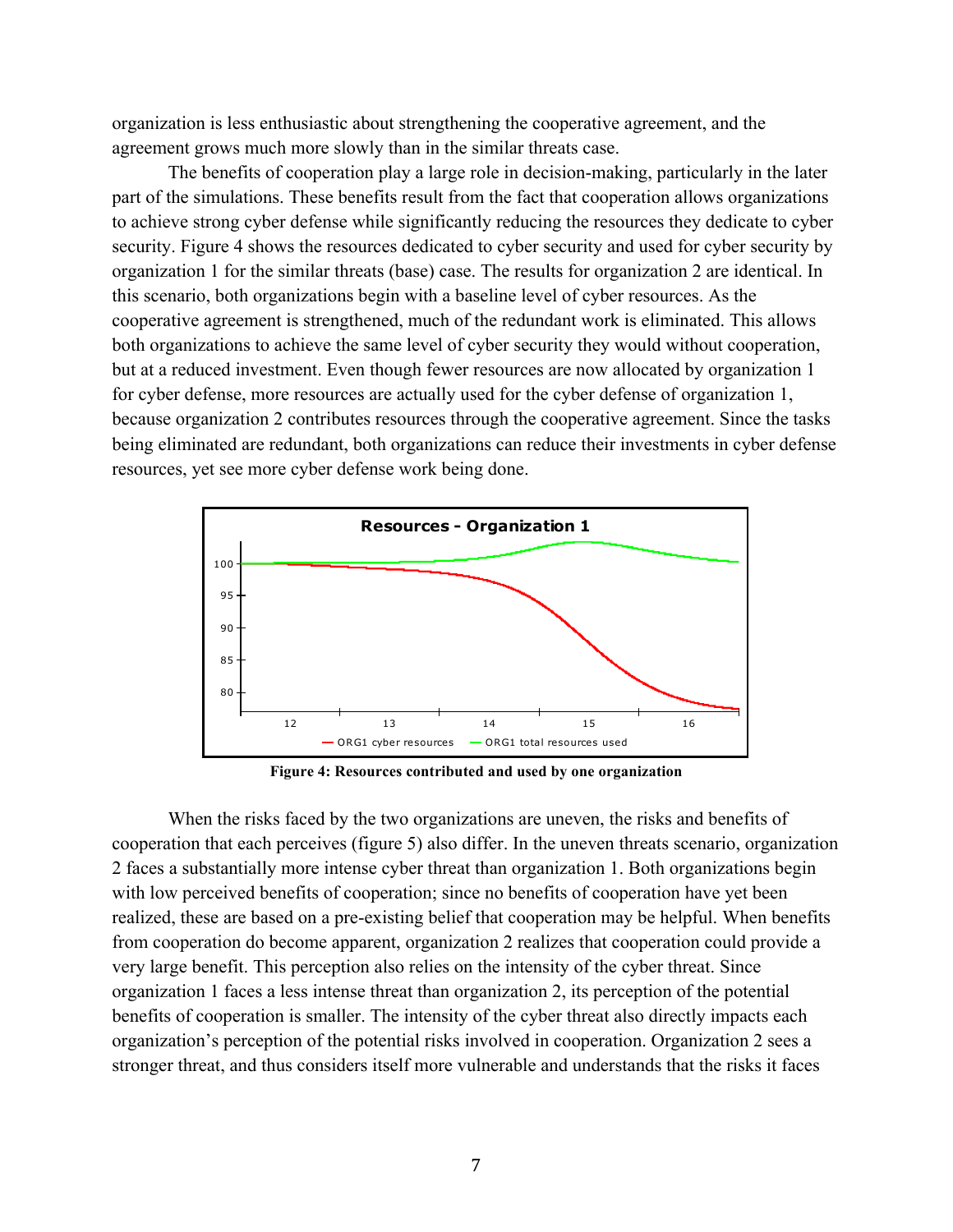(from security or embarrassment) are quite large. Since it faces a less intense threat, organization 1 perceives a smaller risk of cooperation than organization 2.



**Figure 5: Perceived benefits and risks for each organization in the uneven threats case**

For both organizations, the potential benefits of cooperation are substantially larger in magnitude than the risks. Organization 2 is therefore much more eager to strengthen the cooperative agreement than organization 1. Both parties must agree in order for the agreement to be strengthened, so diminished interest from organization 1 in the uneven threats scenario (as compared to the similar threats scenario) results in a weaker agreement.

#### **Conclusions**

This model indicates that in a simple system where redundant cyber security work can be reduced through cooperation, the benefits of a cooperative agreement can be substantial. Rather than duplicating work to detect, understand, and defend against cyber threats, energy can be deferred into more useful defensive strategies or other organizational goals. Stronger defense can be realized without increasing the resources dedicated to cyber security.

These results also suggest that cooperative cyber agreements are likely to work best when participating groups face threats at similar intensities. An organization that faces fewer threats is likely to be less interested in a cooperative agreement than an organization that faces many serious cyber threats. Differences in the intensity of threats to cooperating organizations could cause distrust and a high perceived risk of cooperation.

In the first few years of a program of cooperation, organizations are likely to participate minimally. They might declare support for a cooperative program, but substantial resources will likely not be contributed until the benefits of cooperation are apparent. The success of these programs is thus likely to depend on whether benefits are realized before the organizations involved lose interest. Once benefits are apparent, participation will likely be influenced by the threats faced by each organization. The success of an agreement will depend on there being sufficient threat to make cooperation attractive. Full participation is also likely to depend on trust between the organizations; low-trust or competitive relationships will make a cooperative agreement less successful.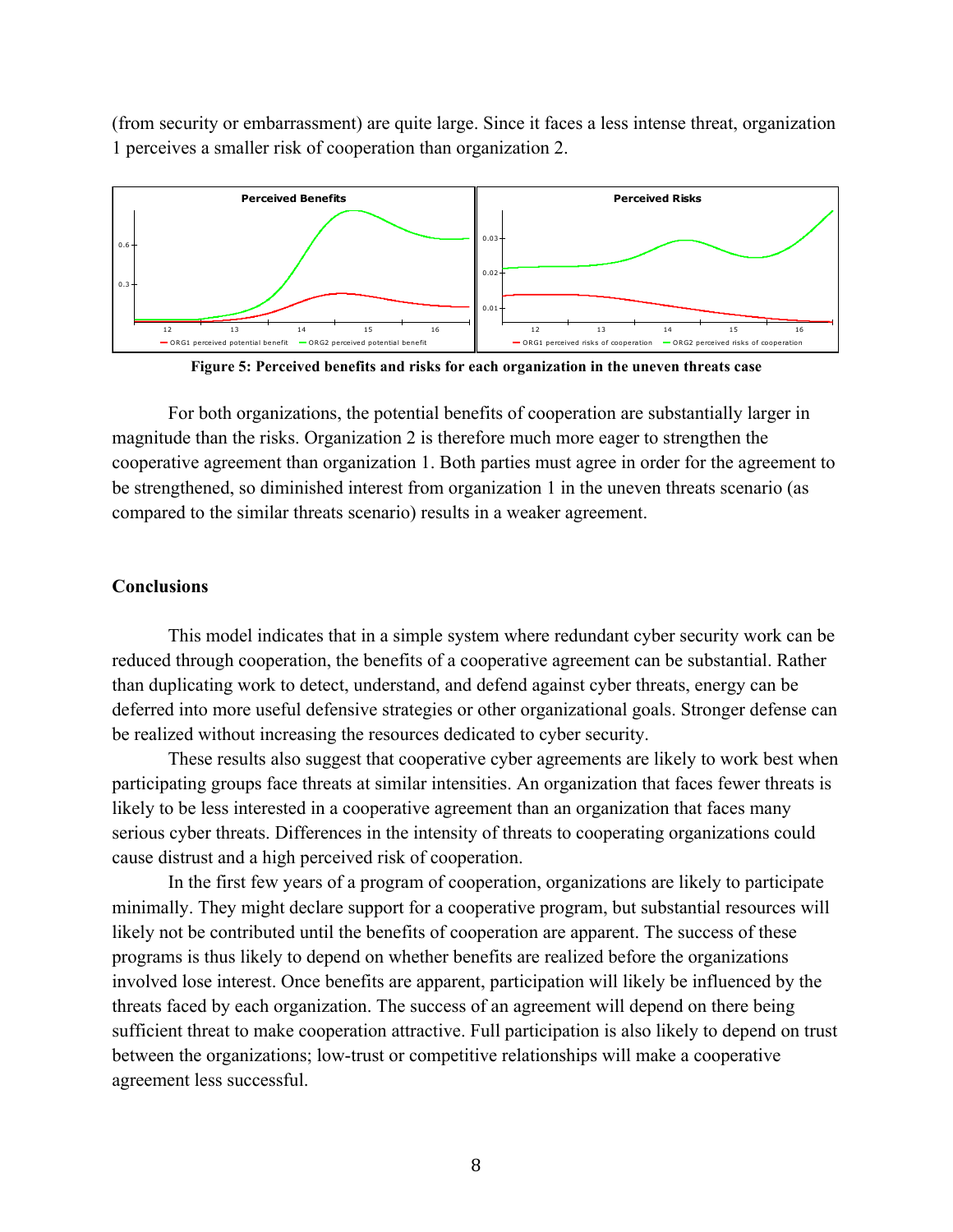This model simulates the potential outcomes and decision-making processes involved in cooperative cyber security agreements designed to reduce redundant work. It is the first step in a project designed to understand the potential for organizational cooperation to improve cyber defense. A substantial amount of work remains to be done to understand this problem. Future adaptations of this model will incorporate cognitive models of the individuals and groups involved in decision-making about cooperation in cyber defense. The model will be used to explore likely outcomes of these systems when the organizations involved have different characteristics and tendencies. We will also explore cooperative agreements with more than two participating organizations. Validation data will be collected from cyber security training exercises, historical data, and subject matter experts. Further psychological and economic theory, including cognitive dissonance (Festinger 1957), the theory of planned behavior (Ajzen 1991), bounded rationality (Simon 1957), qualitative choice theory (McFadden 1982), and prospect theory (Tversky & Kahneman 1974) will be incorporated to enhance the decision-making model. Cooperative agreements in contexts other than redundant work will be analyzed, and potential program designs will be studied. We will also explore likely changes in attitudes toward these programs as they become widespread, including tipping points that affect whether an organization will be willing to participate. We hope that this work will lead to a better understanding of the decision-making processes involved in cooperative agreements between organizations for cyber security, and will contribute to successful design of these programs.

## **References**

Ajzen, I. (1991). The theory of planned behavior. *Organizational behavior and human decision processes*, *50*(2), 179–211.

Festinger, L. (1957). *A Theory Of Cognitive Dissonance*. Stanford University Press. Hui, P., Bruce, J., Fink, G., Gregory, M., Best, D., McGrath, L., & Endert, A. (2010). Towards efficient collaboration in cyber security. *Collaborative Technologies and Systems (CTS), 2010 International Symposium on* (pp. 489–498).

Luna-Reyes, L. F. (2006). Trust and Collaboration in Interagency Information Technology Projects. *Proceedings of 2006 International Conference of the System Dynamics Society, Nijmegen, The Netherlands*.

Luna-Reyes, L. F., Black, L. J., Cresswell, A. M., & Pardo, T. A. (2008). Knowledge sharing and trust in collaborative requirements analysis. *System Dynamics Review*, *24*(3), 265-297. doi:10.1002/sdr.404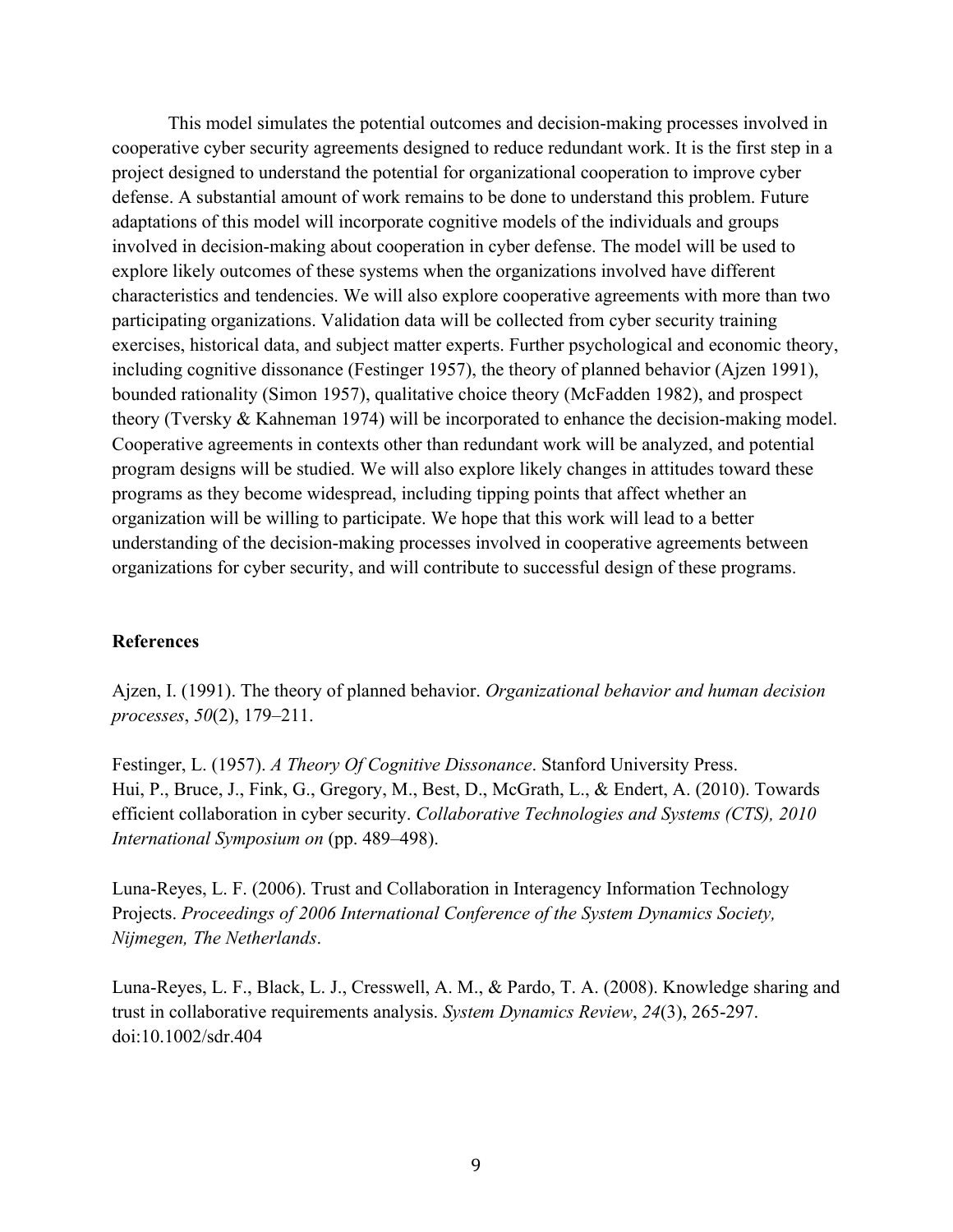McFadden, D. (1982), "Qualitative Response Models," in Advances in Econometrics, Ed. Werner Hildenbrand, Cambridge University Press, New York.

Oliver, C. (1990). Determinants of interorganizational relationships: Integration and future directions. *Academy of management review*, 241–265.

Ring, P. S., & Van de Ven, A. H. (1994). Developmental processes of cooperative interorganizational relationships. *Academy of management review*, 90–118.

Sandhu, R., Krishnan, R., & White, G. B. (2010). Towards secure information sharing models for community cyber security. *Collaborative Computing: Networking, Applications and Worksharing (CollaborateCom), 2010 6th International Conference on* (pp. 1–6).

Simon, H.A. (1957). Administrative Behavior (2nd ed.). New York, NY: Macmillan

Tversky, A. & Kahneman, D. (1974). Judgment under uncertainty: Heuristics and biases. Science, 185, 1124-1131.

# **Acknowledgements**

Sandia is a multiprogram laboratory operated by Sandia Corporation, a Lockheed Martin Company, for the United States Department of Energy's National Nuclear Security Administration under Contract DE-AC04-94AL85000.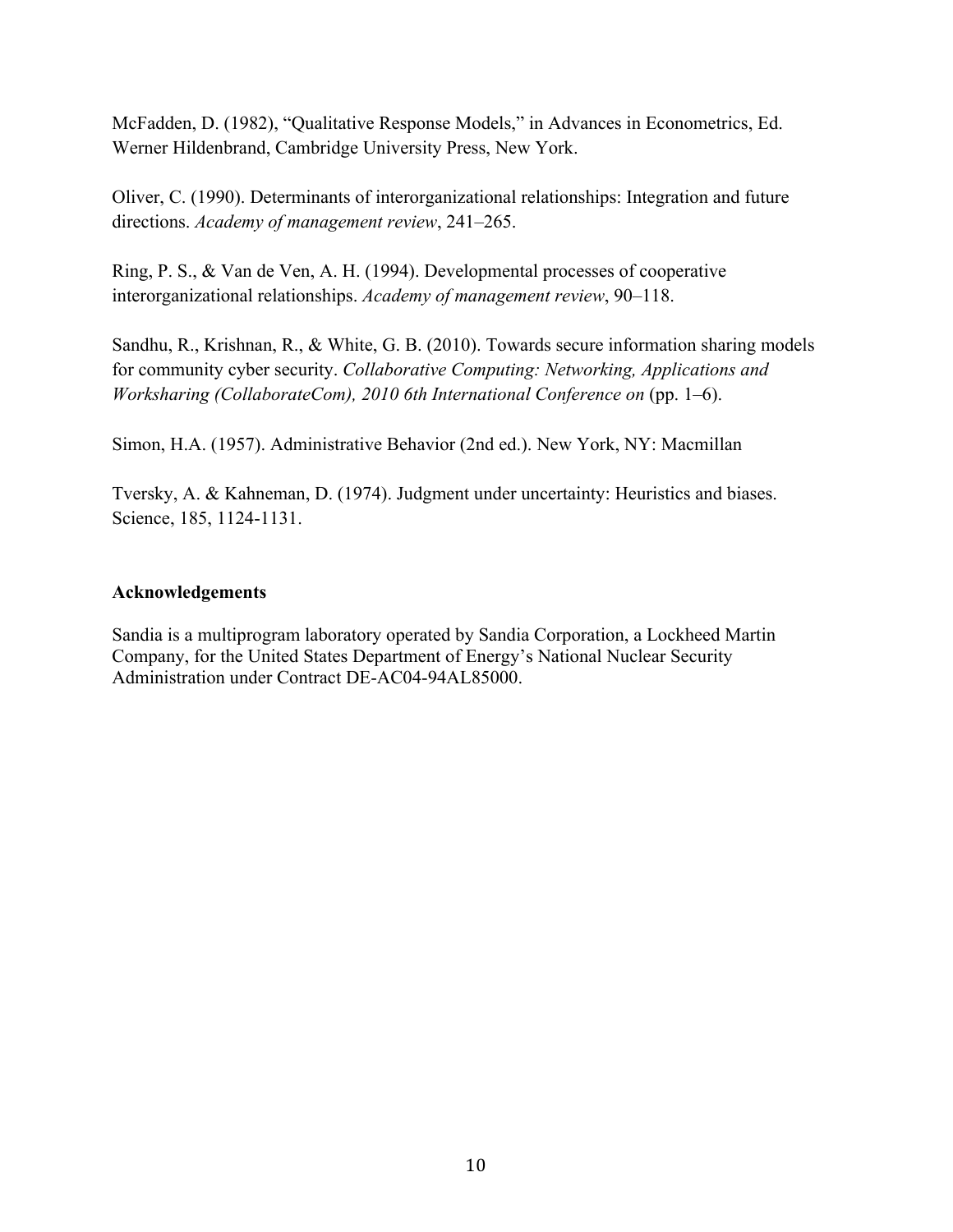**Appendix A: Stock and flow structure of decision-making about cooperation for one organization in the system**



**Figure A1: Distribution of cyber resources for one organization**



**Figure A2: Decision making structure for one organization**